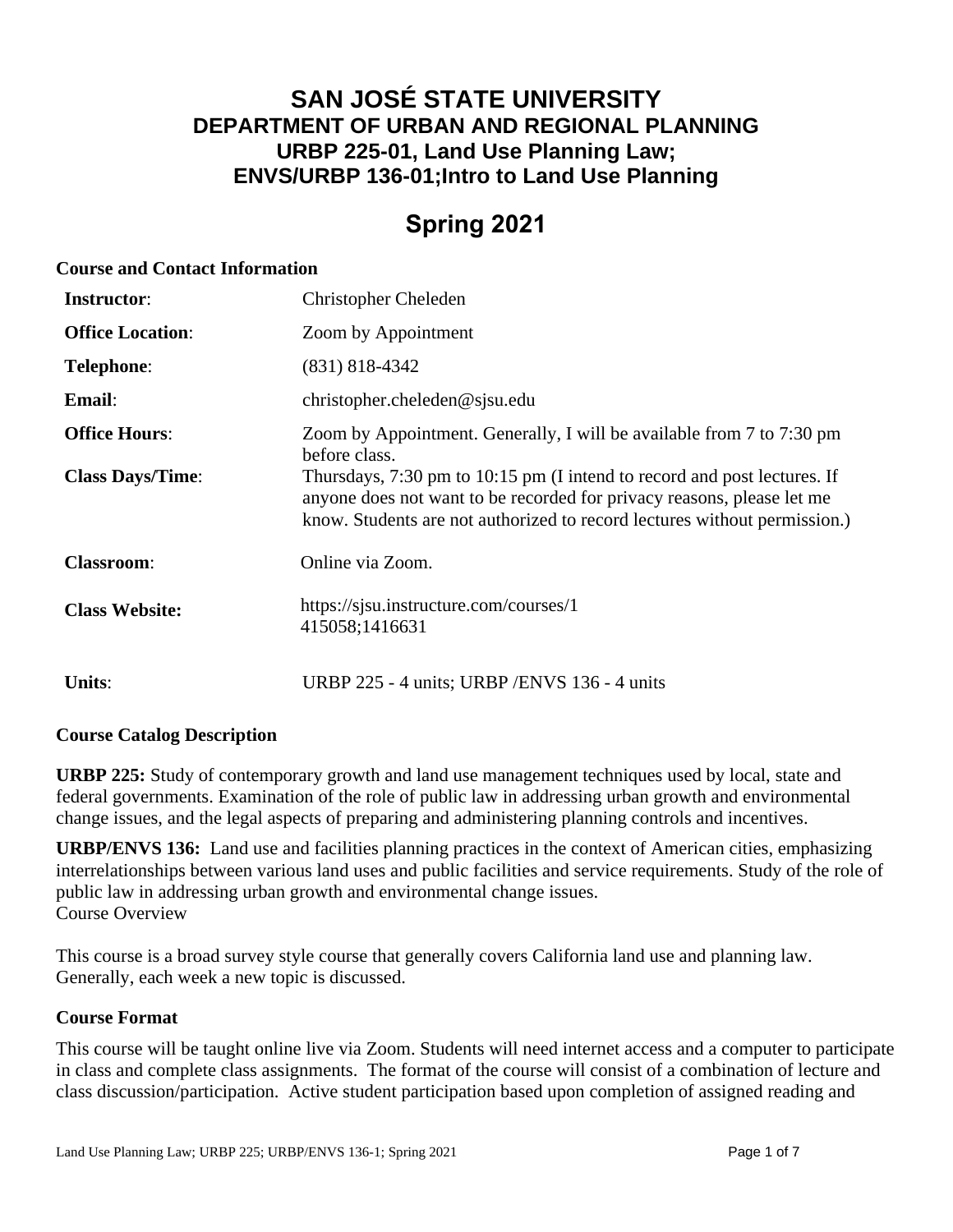submittal of one discussion question each week is essential. Also, students should bring their own experience and backgrounds into the discussion.

*Course materials such as syllabus, weekly powerpoints, assignment instructions, etc. can be found on [Canvas](file:///C:/Users/Spain/Desktop/2018/Outreach/Canvas%20Learning%20Management%20System%20course%20login%20website)  [Learning Management System course login website](file:///C:/Users/Spain/Desktop/2018/Outreach/Canvas%20Learning%20Management%20System%20course%20login%20website)* for this class *at http://sjsu.instructure.com. For help with using Canvas see [Canvas Student Resources page](http://www.sjsu.edu/ecampus/teaching-tools/canvas/student_resources) (http://www.sjsu.edu/ecampus/teachingtools/canvas/student\_resources)*

#### **Course Description and Course Learning Outcomes (CLO)**

Upon successful completion of this course, students will be able to:

- 1. Explain to the public the contexts in which planning takes place and the principles and processes by which planning decisions are made and implemented. Recognize both public- and private- sector stakeholders and their interests in the planning processes.
- 2. Describe the fundamental growth and land use management controls, and the interrelationships of these tools (e.g., general plan, zoning, Subdivision Map Act and permitting).
- 3. Determine whether a proposed project, permit, or other land use action is ministerial or discretionary, as well as the significance of that distinction, and also whether it is quasi-judicial or legislative.
- 4. Determine whether the major components of land use and development proposals comply with a jurisdiction's planning policy framework (i.e., general plan, zoning ordinance, design guidelines, environmental legislation, etc.).
- 5. Explain the role of the California Environmental Quality Act (CEQA) in land use planning, policy and development and how it impacts the urban and regional development processes.
- 6. Review and be able to apply major land use planning case law, including cases of national impact. These cases will include, but are not limited to: *Friends of Mammoth v. Board of Supervisors* (1972), *Tennessee Valley Authority v. Hill*, (1978), *Horn v. County of Ventura* (1979), *Nollan v. California Coastal Commission* (1987), *First English v. Los Angeles County (1987), Lesher Communications vs. City of Walnut Creek* (1991), *Save Tara vs. City of West Hollywood* (2008), and *California Building Industry Ass'n vs. City of San Jose (2016.)*.
- 7. Analyze site plans and identify key issues associated with the plans, including consistency with a jurisdiction's planning policy framework and principles of sound planning.
- 8. Prepare a municipal staff report regarding land use and development that uses appropriate structure, content, and tone.
- 9. Prepare clear, concise reports and oral presentations regarding land use and development issues.
- 10. Understand how California statutes are enacted, including the legislative process and use of legislative history to ascertain legislative intent.
- 11. Understand public laws relevant to Planning, including the Brown Act, Public Records Act and Conflict of Interest laws.

#### **Planning Accreditation Board (PAB) Knowledge Components**

This course partially covers the following PAB Knowledge Components:

1. (a) Purpose and Meaning of Planning: appreciation of why planning is undertaken by communities, cities, regions, and nations, and the impact planning is expected to have.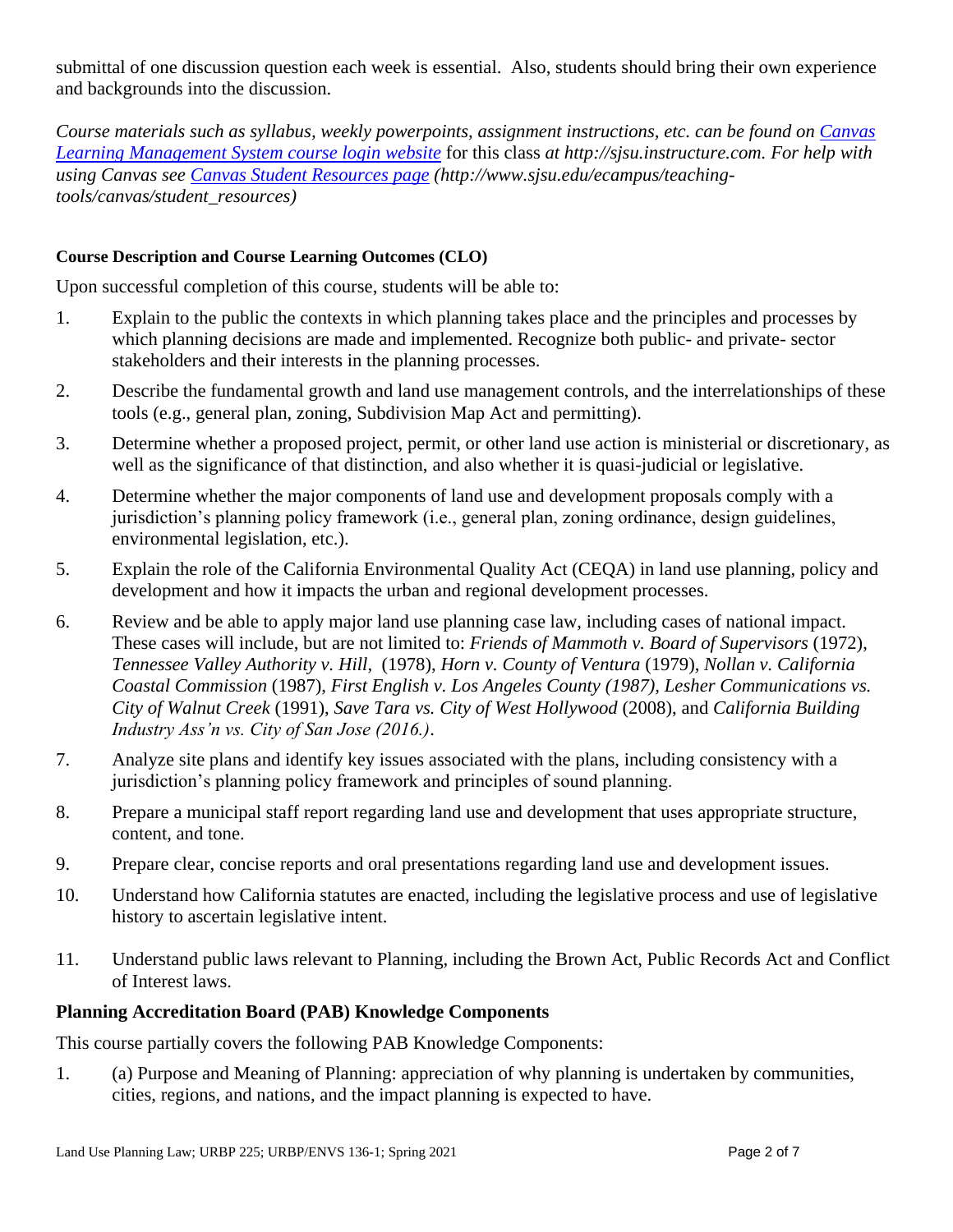(c) Planning Law: appreciation of the legal and institutional contexts within which planning occurs.

2. (b) Written, Oral and Graphic Communication: ability to prepare clear, accurate and compelling text, graphics and maps for use in documents and presentations.

(d) Plan Creation and Implementation: integrative tools useful for sound plan formulation, adoption, and implementation and enforcement.

3. (b) Governance and Participation: appreciation of the roles of officials, stakeholders, and community members in planned change.

(c) Sustainability and Environmental Quality: appreciation of natural resource and pollution control factors in planning and understanding of how to create sustainable futures.

A complete list of the PAB Knowledge Components can be found at:

https://www.sjsu.edu/urbanplanning/graduate/masters-in-urban-planning/pab-knowledge.php

#### **Texts**

#### **Textbooks:**

Fulton, William (2018). Guide to California Planning, Fifth Edition. Point Arena: Solano Press. Available at SJSU bookstore and solano.com and Kindle e-book.

Barclay, Cicely (2020) California Land Use and Planning Law, 37<sup>th</sup> Edition. Point Arena: Solano Press. Available as Kindle e-book. Available at SJSU Bookstore and solano.com.

#### **Other Readings**

As assigned. I will be assigning/distributing additional readings periodically throughout the semester for use in class.

# **Library Liaison**

The SJSU Library Liaison for the Urban and Regional Planning Department is Ms. Peggy Cabrera. If you have questions, you can contact her at [peggy.cabrera@sjsu.edu](mailto:peggy.cabrera@sjsu.edu) or 408-808-2034.

# **Course Requirements and Assignments**

Assignment #1: Describe your interests in land use planning, the planning profession, and the legal aspects of this class as it relates to your academic, professional, or personal background. (Approximately 2 pages) (Additional details provided in Handout for Assignment 1 available on Canvas).

Assignment #2: Attend local Planning Commission or City Council Meeting meeting with at least three landuse items on the agenda and complete required paper. This assignment will help to explain the quasi-judicial nature of local governmental boards and explain legal requirements for public meetings. (Engagement Unit) (Additional details to be provided in handout for Assignment 3 available on Canvas.)

Assignment #3: Analyze assigned land-use planning case in writing and present in class. (Additional details to be provided in handouts for Assignment 3 available on Canvas.) Each student will present at a different class session as assigned throughout the semester and will therefore have a different due date for Assignment #3. This assignment will explain how the case law system of precedent at the local, state and federal level both facilitates and constrains planning decisions.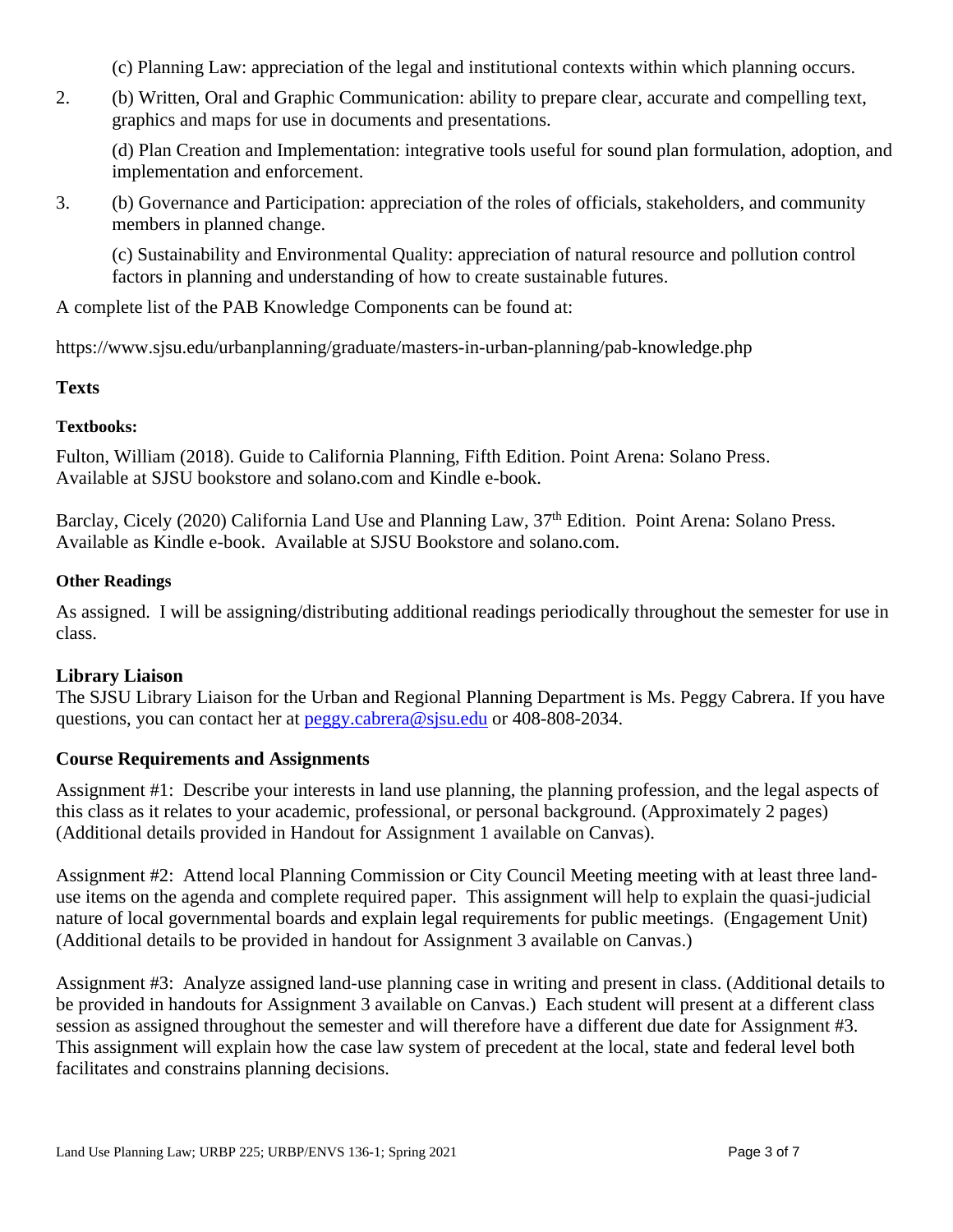Assignment #4: Conduct statutory research exercise relating to California planning statute, including understanding the legislative process and researching legislative history. This exercise is intended to expose students to the statutes that govern planning and land-use. (Additional details to be provided in handout for Assignment No. 4 available on Canvas.)

# **Final Examination/Evaluation**

Assignment #5: Final Research Paper/Class Presentation. Students will analyze a proposed development project, draft a Staff Report, and present the Project to the Class. (Engagement Unit) (Additional details to be provided in handout for Assignment No. 5 available on Canvas)

Quizzes. There will be three short quizzes during the semester to access the students' comprehension, understanding, and application of course content.

Discussion Questions. Prior to each class, students shall submit one discussion questions from the readings and be prepared to discuss them in class. The purpose is to stimulate discussion in class based upon the week's assigned readings. Discussions questions shall be submitted to Chris Cheleden via e-mail by 5:00 pm the Tuesday before each week's class. Class participation grade will be in part based upon weekly submittal of questions throughout the semester.

#### **Course Workload**

Success in this course is based on the expectation that students will spend, for each unit of credit, a minimum of 45 hours over the length of the course (normally three hours per unit per week) for instruction, preparation/studying, or course related activities, including but not limited to internships, labs, and clinical practica. Other course structures will have equivalent workload expectations as described in the syllabus.

Because this is a four-unit class, you can expect to spend a minimum of nine hours per week in addition to time spent in class and on scheduled tutorials or activities. Special projects or assignments may require additional work for the course. Careful time management will help you keep up with readings and assignments and enable you to be successful in all of your courses. For this class, you will have to undertake additional activities outside the class hours. These activities may include attendance at public meetings and field work and policy research. Details on how to complete these activities will be provided on handouts distributed in class later in the semester.

#### **Grading Information**

Throughout the semester, individual assignments will be graded on a 0-100 point scale. The point values for each assignment will be pro-rated according to the information stated below, and a final letter grade will be assigned to the total score as follows:

A (93 and above); A- (90 to 92.9); B+ (87 to 89.9); B (83 to 86.9); B- (80 to 82.9); C+ (77 to 79.9); C  $(73 \text{ to } 76.9)$ ; C-  $(70 \text{ to } 72.9)$ ; D+  $(67 \text{ to } 69.9)$ ; D $(63 \text{ to } 66.9)$ ; D- $(60 \text{ to } 62.9)$ ; F (below 60).

**//**

- //
- //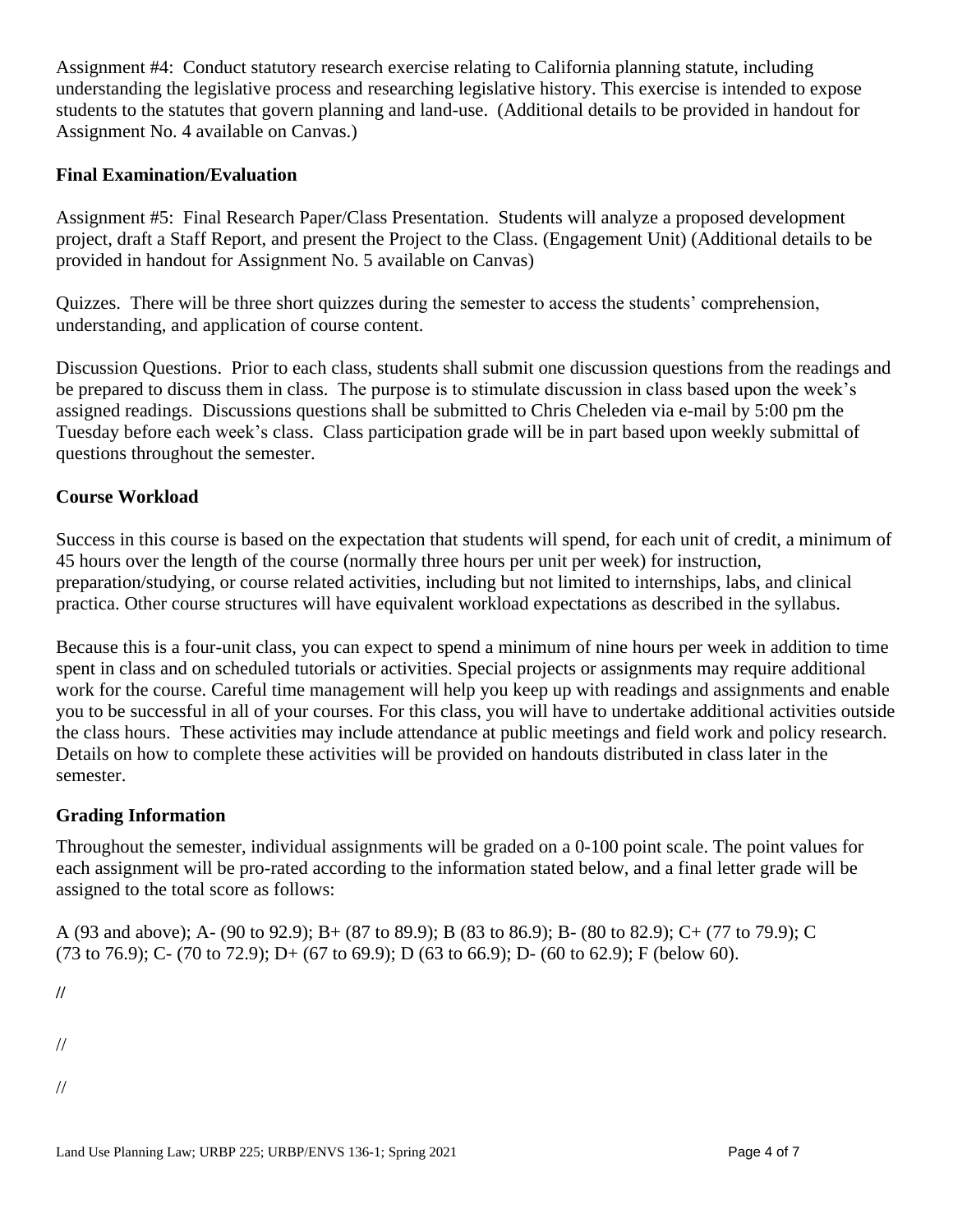|                                                   | <b>Percent of</b> |                           |
|---------------------------------------------------|-------------------|---------------------------|
|                                                   | <b>Course</b>     | <b>Course Learning</b>    |
| Assignments                                       | Grade             | <b>Objectives Covered</b> |
| Assignment # 1: Personal Statement                | 5%                |                           |
| <b>Assignment #2: Planning Commission Report</b>  | 15%               | 1,3,4                     |
| (Engagement)                                      |                   |                           |
| Assignment #3: Case Analysis/Presentation         | 15%               | 6,4                       |
| <b>Assignment #4: Statutory Research Exercise</b> | 10%               | 10                        |
| <b>Assignment #5: Final Staff Report</b>          | 25%               | 1,2,7,9,8                 |
| Paper/Class Presentation. (Engagement)            |                   |                           |
| Quizzes:                                          | 15%               | 11,5,4                    |
| Class Participation (?'s, Participation,          | 15%               | 1,2                       |
| Preparation):                                     |                   |                           |
| Total                                             | 100%              |                           |

# **Classroom Protocol**

This course will consist of a lecture/seminar format. It is expected that students will read all assigned readings before class so that they can contribute in class during class discussions.

# **University Policies**

Per University Policy S16-9 (http://www.sjsu.edu/senate/docs/S16-9.pdf), relevant university policy concerning all courses, such as student responsibilities, academic integrity, accommodations, dropping and adding, consent for recording of class, etc. and available student services (e.g. learning assistance, counseling, and other resources) are listed on Syllabus Information web page (http://www.sjsu.edu/gup/syllabusinfo), which is hosted by the Office of Undergraduate Education. Make sure to visit this page to review and be aware of these university policies and resources.

# **Plagiarism and Citing Sources Properly**

Plagiarism is the use of someone else's language, images, data, or ideas without proper attribution. It is a very serious offense both in the university and in your professional work. In essence, plagiarism is both theft and lying: you have stolen someone else's ideas, and then lied by implying that they are your own. Plagiarism will lead to grade penalties and a record filed with the Office of Student Conduct and Ethical Development. In severe cases, students may also fail the course or even be expelled from the university. If you are unsure what constitutes plagiarism, it is your responsibility to make sure you clarify the issues before you hand in draft or final work.

Learning when to cite a source and when not to is an art, not a science. However, here are some common examples of plagiarism that you should be careful to avoid:

- Using a sentence (or even a part of a sentence) that someone else wrote without identifying the language as a quote by putting the text in quote marks and referencing the source.
- Paraphrasing somebody else's theory or idea without referencing the source.
- Using a picture or table from a webpage or book without reference the source.
- Using data some other person or organization has collected without referencing the source.

If you still have questions, feel free to talk to me personally.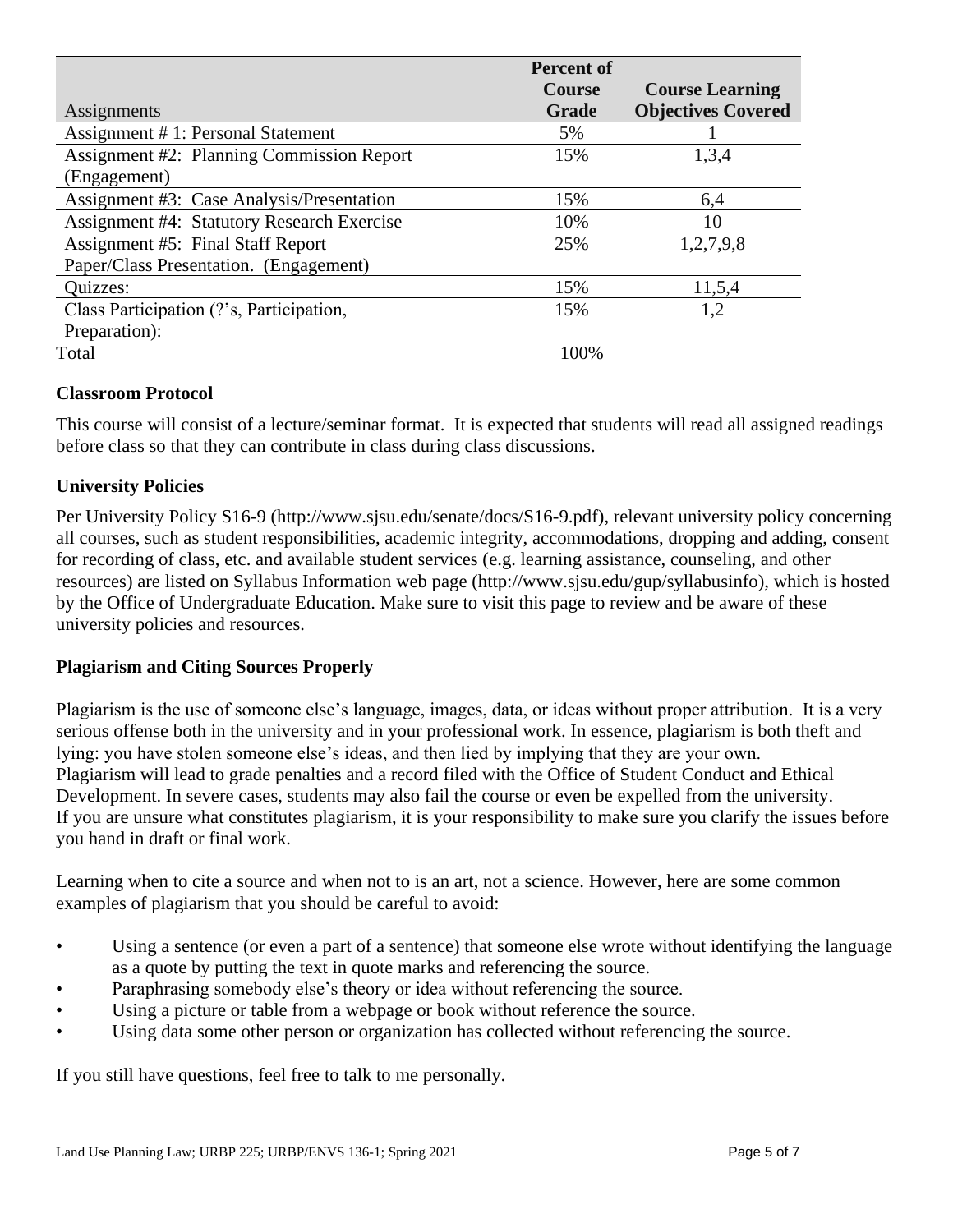# **Citation Style**

It is important to properly cite any references you use in your assignments. The Department of Urban and Regional Planning uses Kate Turabian's A Manual for Writers of Research Papers, Theses, and Dissertations, 8th edition (University of Chicago Press, 2013, ISBN 780226816388). Please note that Turabian's book describes two systems for referencing materials: (1) "notes" (footnotes or endnotes), plus a corresponding bibliography, and (2) in-text parenthetical references, plus a corresponding reference list. Either system is acceptable in this class.

#### **Accommodation for Disabilities**

If you need course adaptations or accommodations because of a disability, or if you need to make special arrangements in case the building must be evacuated, please make an appointment with me as soon as possible, or see me during office hours. Presidential Directive 97-03 at http://www.sjsu.edu/president/docs/directives/PD\_1997-03.pdf requires that students with disabilities requesting accommodations must register with the Accessible Education Center (AEC) at http://www.sjsu.edu/aec to establish a record of their disability.

# **SJSU Writing Center**

The SJSU Writing Center is located in Clark Hall, Suite 126. All Writing Specialists have gone through a rigorous hiring process, and they are well trained to assist all students at all levels within all disciplines to become better writers. In addition to one-on-one tutoring services, the Writing Center also offers workshops every semester on a variety of writing topics. To make an appointment or to refer to the numerous online resources offered through the Writing Center, visit the Writing Center website at http://www.sjsu.edu/writingcenter.

#### **SJSU Counseling and Psychological Services**

The SJSU Counseling and Psychological Services is located on the corner of 7th Street and San Fernando Street, in Room 201, Administration Building. Professional psychologists, social workers, and counselors are available to provide consultations on issues of student mental health, campus climate or psychological and academic issues on an individual, couple, or group basis. To schedule an appointment or learn more information, visit Counseling and Psychological Services website at [http://www.sjsu.edu/counseling.](http://www.sjsu.edu/counseling)